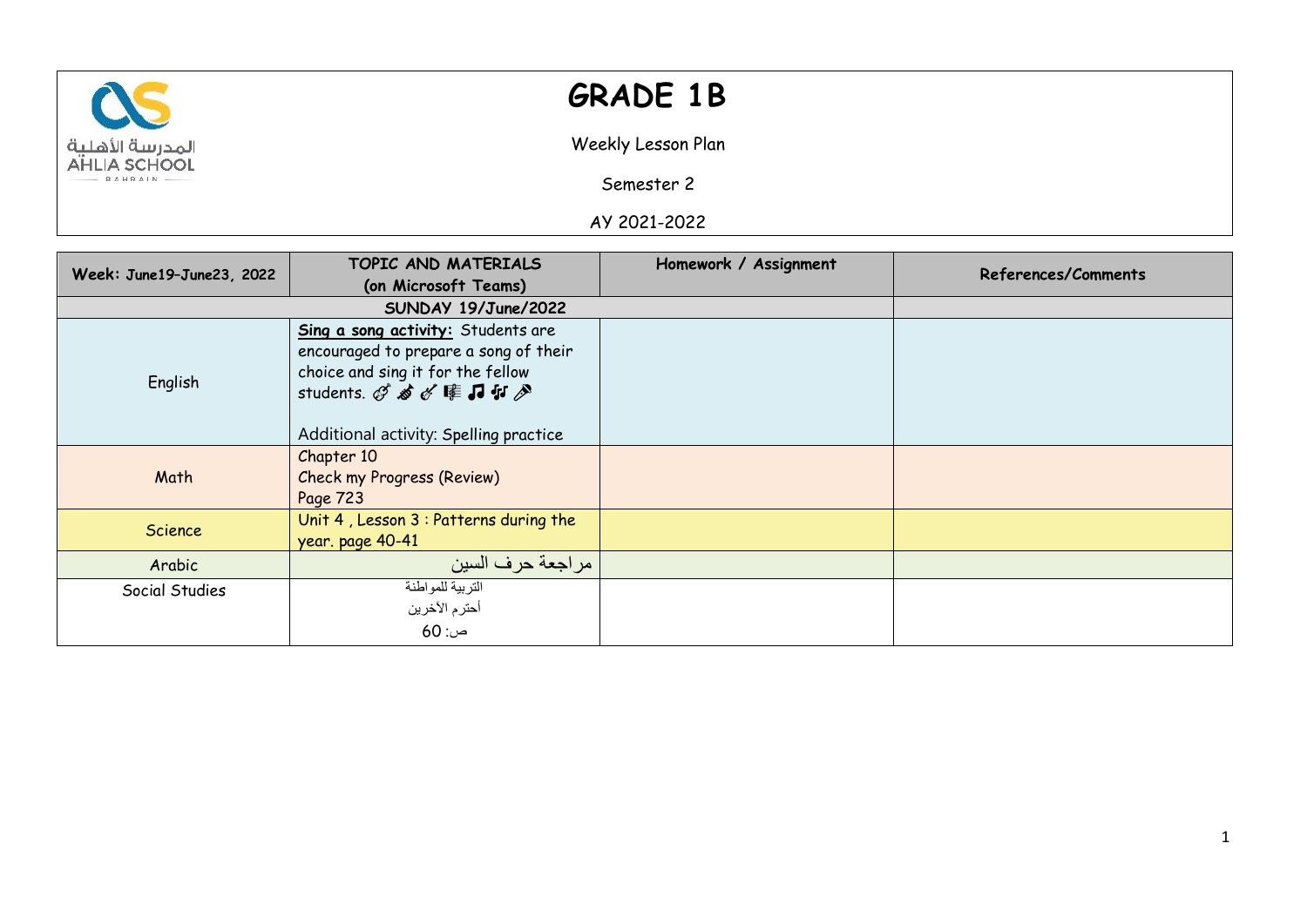| S.T.E.A.M              | <b>DAY 3</b>                                       |           |
|------------------------|----------------------------------------------------|-----------|
|                        | <b>Tallest Straw Tower - Presentation</b>          |           |
|                        | <b>Remarks:</b> Students will present their        | $-HAPPY-$ |
|                        | towers to the class with a few lines.              | SUMMER    |
|                        | Please send with them their                        |           |
|                        | models. Already completed towers                   | HOLIDAYS  |
|                        | are in the class.                                  |           |
|                        | A sample template is available on                  |           |
|                        | Teams.                                             |           |
|                        | <b>Note:</b> Please send in the STEAM              |           |
|                        | Notebooks - which will be                          |           |
|                        | collected by the teacher.                          |           |
|                        | MONDAY 20/June/2022                                |           |
|                        | Make a card:                                       |           |
|                        | Students will choose one friend and                |           |
|                        | make a "Miss You" card for him/her.                |           |
|                        | Please send an A-4 paper, colored                  |           |
| English                | markers and decorative materials with              |           |
|                        | your child.                                        |           |
|                        | This activity will help students review            |           |
|                        | their sentence writing skills.                     |           |
|                        | Chapter 10 Lesson 3                                |           |
| Math                   | Look for a Pattern                                 |           |
|                        | Page 725<br>Unit 4, Lesson 3 : patterns during the |           |
| Science                | year. page 46-47                                   |           |
| Arabic                 | مراجعة حرف الثاء                                   |           |
| Art                    | Continue (Pop Art).                                |           |
| <b>Islamic Studies</b> | تلاوة / سورة الشرح                                 |           |
|                        | الكتاب المدرسي صفحة 14                             |           |
|                        |                                                    |           |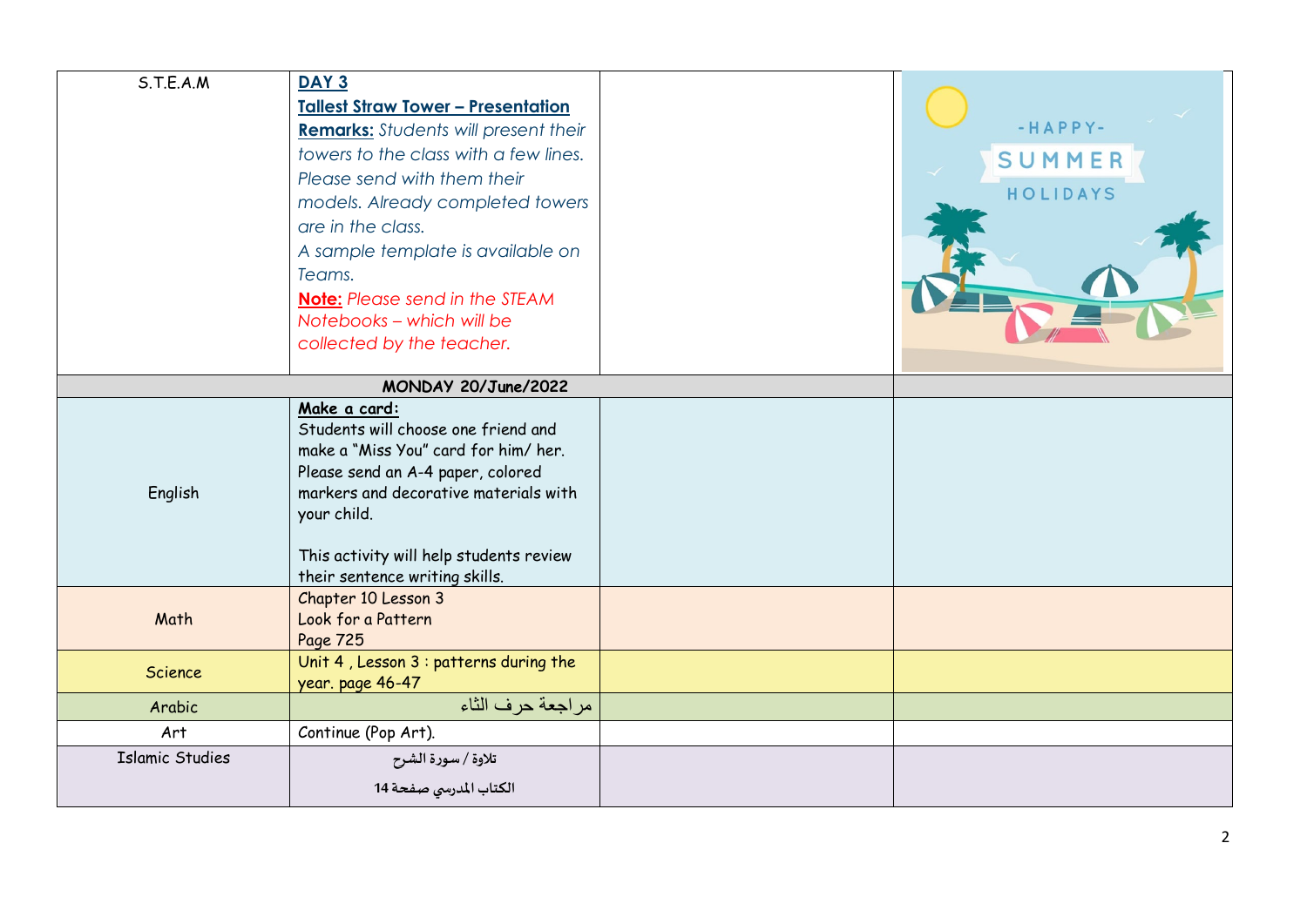|                | TUESDAY 21/June/2022                                                                                                                                                                                          |                                                                                                                           |
|----------------|---------------------------------------------------------------------------------------------------------------------------------------------------------------------------------------------------------------|---------------------------------------------------------------------------------------------------------------------------|
| English        | Card making:<br>We will continue working on our special<br>cards.                                                                                                                                             |                                                                                                                           |
| Math           | Chapter 10 Lesson 4<br><b>Combine Three Dimensional Shapes</b><br>Page 731                                                                                                                                    |                                                                                                                           |
| <b>Science</b> | Unit 4: Lesson 3 review: patterns during<br>the year. Page 52-53                                                                                                                                              |                                                                                                                           |
| Arabic         | مراجعة حرف العين                                                                                                                                                                                              |                                                                                                                           |
| French         | Les articles indéfinis / indefinite<br>articles UN / UNE / DES<br>Enrichment & Revision lesson<br>Focus on school stationery with<br>indefinite articles<br>une gomme<br>un crayon<br>une règle<br>des stylos | Indefinite articles with school stationery<br><b>Educational video</b><br>https://www.youtube.com/watch?v=J_svNI<br>NP97k |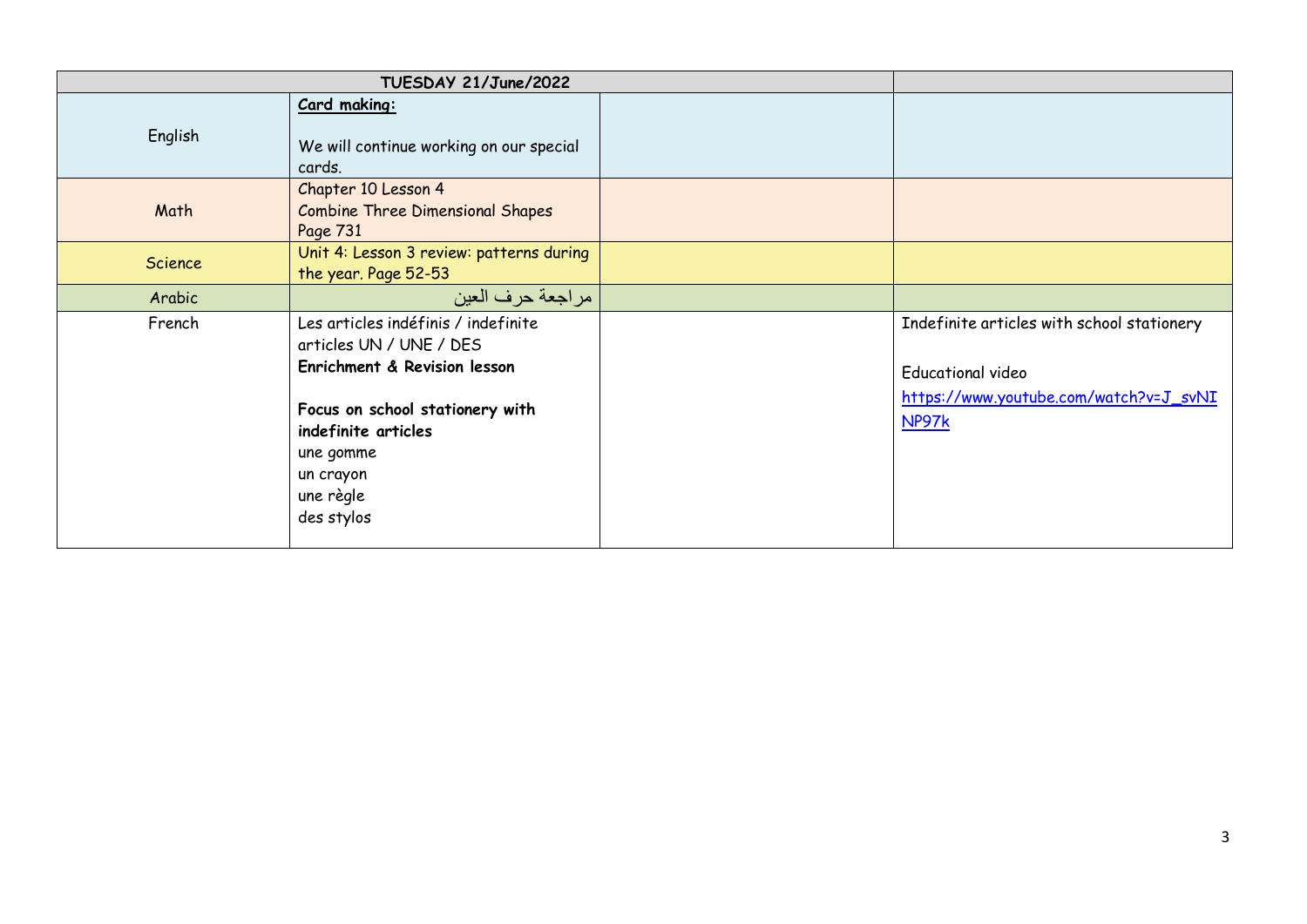|         | $\gg$<br>Une affiche<br>L'affiche<br>Des ciseaux<br>Des ciseaux<br>Un crayon<br>2 taille-cravor<br>Des trousses<br><b>Des classeurs</b><br><b>Des crayons</b><br><b>Une trousse</b><br>OZ<br>Une ardoise<br>L'ardoise<br>Des règles<br><b>Des livre</b><br>Une règle<br>Un surligneur<br>Des stylos<br>Un livr |                                        |
|---------|----------------------------------------------------------------------------------------------------------------------------------------------------------------------------------------------------------------------------------------------------------------------------------------------------------------|----------------------------------------|
| P.E.    | Fitness test                                                                                                                                                                                                                                                                                                   |                                        |
|         | WEDNESDAY 22/June/2022                                                                                                                                                                                                                                                                                         |                                        |
| English | Alphabetical order games:<br>Students will be divided into groups,<br>and they will compete against each<br>other.                                                                                                                                                                                             |                                        |
| Math    | Wrap Up<br><b>My Review</b><br>Page 737                                                                                                                                                                                                                                                                        |                                        |
| Science | Enrichment activity.                                                                                                                                                                                                                                                                                           |                                        |
| Arabic  | مراجعة حرف الذال                                                                                                                                                                                                                                                                                               |                                        |
| ICT     | Microsoft Word Enrichment Activities                                                                                                                                                                                                                                                                           |                                        |
| French  | Les articles indéfinis / indefinite                                                                                                                                                                                                                                                                            | Indefinite articles with fruits        |
|         | articles UN / UNE / DES                                                                                                                                                                                                                                                                                        |                                        |
|         | <b>Enrichment lesson</b>                                                                                                                                                                                                                                                                                       | <b>Educational video</b>               |
|         |                                                                                                                                                                                                                                                                                                                | https://www.youtube.com/watch?v=OuSq8B |
|         | Focus on fruits with indefinite articles<br>une pomme                                                                                                                                                                                                                                                          | Ee-a4                                  |
|         | une banane                                                                                                                                                                                                                                                                                                     |                                        |